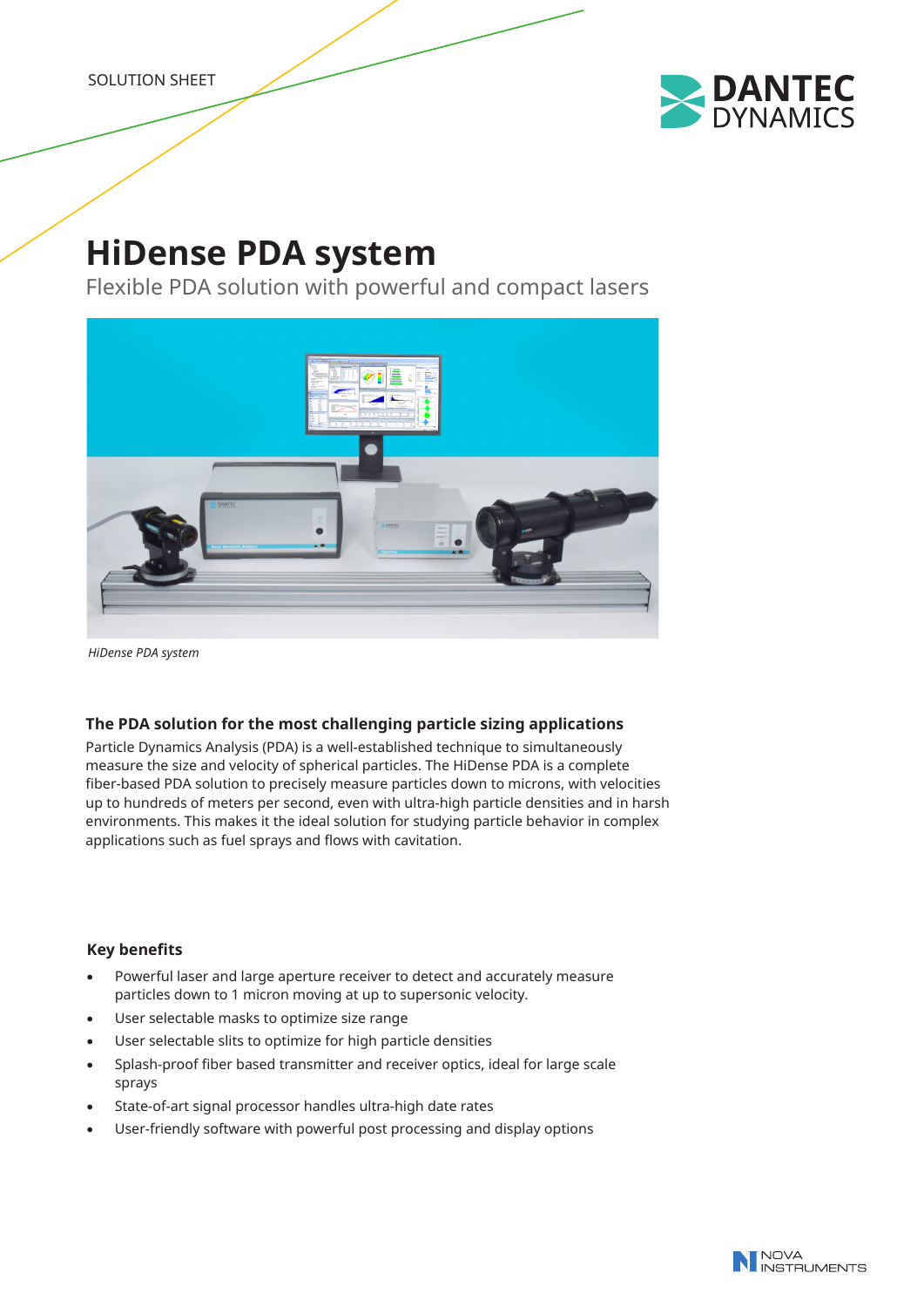# **The HiDense PDA solution in brief**

Particle Dynamics Analysis (PDA) is an optical technique for non-intrusive measurement of diameter and velocity of spherical particles. The transmitter optics transmit two or more laser beams to the measurement volume, and generate an interference fringe pattern there. When a particle passes through the interference pattern, it scatters light modulated in intensity. The receiver optics collect scattered light, which is converted to electrical signals by photomultipliers. The frequency and phase of this signal contain information about the velocity and size of the particle.

The solution is based on four core components: Transmitting optics, Receiving optics, signal processor and software. Each is designed for the most challenging applications.



*PDA measurement in a dense fuel spray in a high pressure constant volume chamber (courtesy of LTT Erlangen, Germany)*

*flow. TU Freiberg\**



*HiDense PDA solution*

## **Transmitting optics**

*Compact, powerful all-in-one FiberFlow laser transmitter* 

Because the HiDense PDA uses high power lasers and a large aperture receiver, you will be able to measure micron sized particles even in dense sprays.

The laser transmitter is designed to maximize the laser power in the measurement volume, providing the best possible signal quality.

The FiberFlow probe can be configured with a range of focusing lenses, to match the desired velocity and size measurement range. An optional beam expander can further adapt the measurement range to best fit your application.



*FiberFlow Laser Transmitter and Probe*

## **Receiving optics**

*HiDense PDA receiver*

The HiDense PDA receiver collects light scattered from the particles to be processed later. The HiDense PDA receiver is designed with a large aperture to allow maximum collection of light to improve the signal quality. This is essential to collect weak signals from micron sized particles.

The HiDense PDA receiver includes a set of interchangeable spatial filters (slits and pinhole), with widths from 25 um to 200 um, mounted on a selector. They allow you to spatially filter the measurement volume in order to handle different particle concentrations. The 25 um pinhole is designed to cope with the ultra-high particle concentrations in dense sprays such as diesel sprays.

The HiDense PDA receiver further includes three easily exchangeable aperture masks, allowing you to optimize the size measurement range without changing and realigning any optics.



*HiDense receiving optics with spatial filter selector*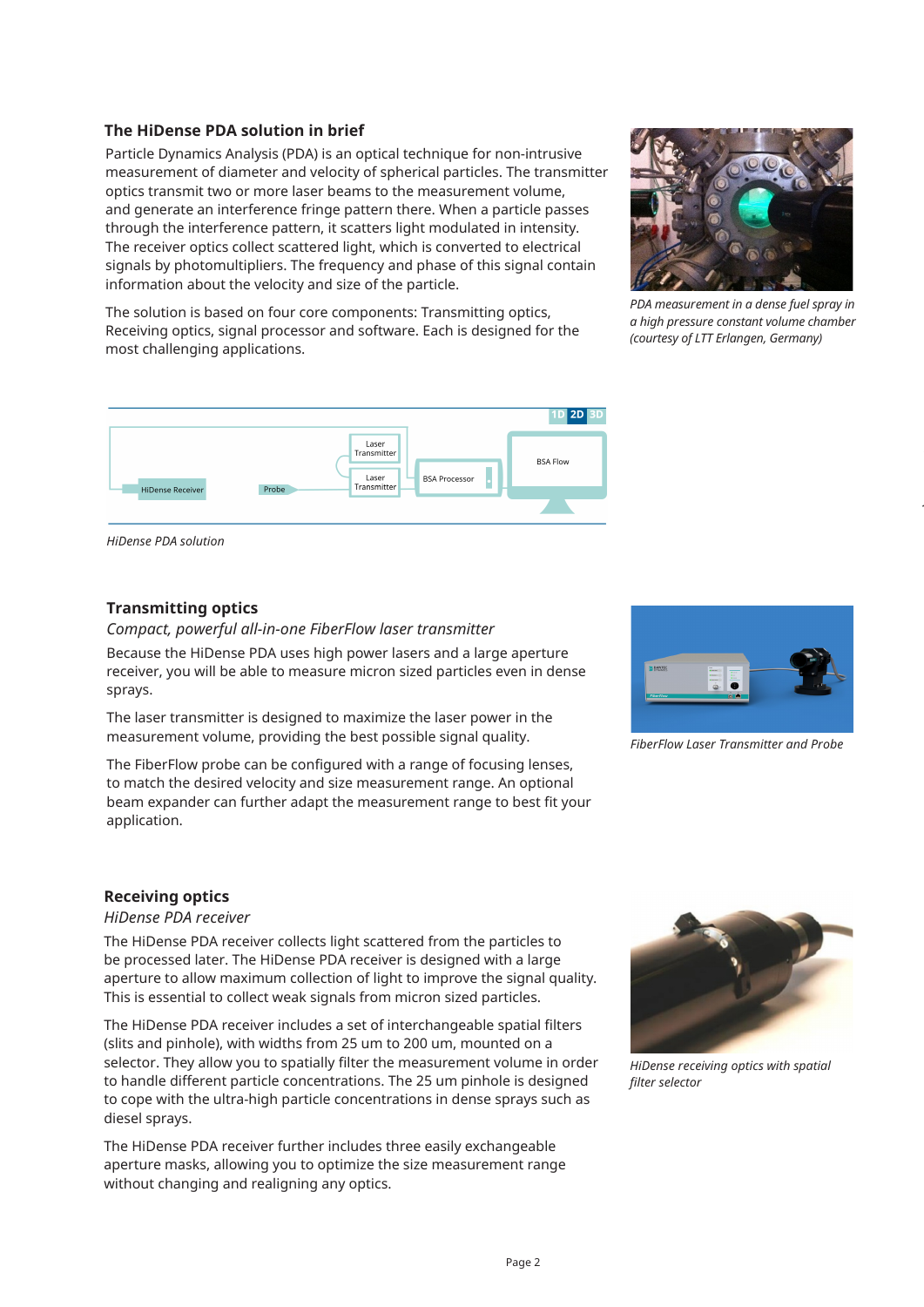## **Processor**

#### *Fast & powerful all-in-one processor*

The Doppler signal collected by HiDense PDA receiver is processed by the signal processor, to provide size and velocity results. The HiDense PDA solution includes the new third generation Burst Spectrum Analyzer (BSA), which uses the latest signal processing technology to be the fastest and most powerful processor for PDA systems.

The new generation BSA is able to easily process signals with an input frequency of up to 200 MHz and up to 160 MHz bandwidth. This makes it possible to measure particles with wide velocity range and up to more than 2000 m/s. The BSA handles particle rates up to more than 100,000 per second, using the latest digital technology.

The HiDense PDA solution provides real time measurements and on-line monitoring of Doppler bursts, spectra, size and velocity data, data rate, validation rate and more.

PDA measurements require accurate measurement of the phase differences of light signals detected from different perspectives, which is processed by different channels inside the processor. This requires phase calibration on the electronics. This process is fully automatic, with no effort from you. In addition, the BSA automatically protects the photomultipliers against saturation and potential damage from strong light reflections, extending their lifetime and protecting your investment.

For further details on the processing performance, please consult separate data sheet on "Burst Spectrum Analyzer (BSA)" on our website.



*Spray nozzle quality control with HiDense PDA system (courtesy of Lechler GmbH, Germany)*

## **Data Analysis**

#### *Flexible and user-experience focused software platform*

The BSA Flow software is comprehensive, easy to use, and includes extensive graphics and data exchange features. The system setup including the optical configuration as well as processor settings is controlled via the software. Tools are provided which enables user-defined data analysis and display, which is dynamically updated during measurements.

Data analysis can be customized with a built-in Calculation module as well asa MatLab link for ultimate flexibility. Graphical output includes vector plots, 2D line and scatter plots, and 3D plots. Graphic results can be transferred to a measurement report in pdf or HTML format. Numerical output includes binary, ASCII, MS Excel, and TecPlot formats.

BSA Flow includes an automatic report function to help you quickly organize and export the results. The user defines the plots and statistics to be included in the report and a PDF or html document is generated.

For further details on the software performance, please consult separate data sheet on "BSA Flow Software" on our website.



*BSA Flow with Particle Sizing add-on and Advanced Graphics add-on*